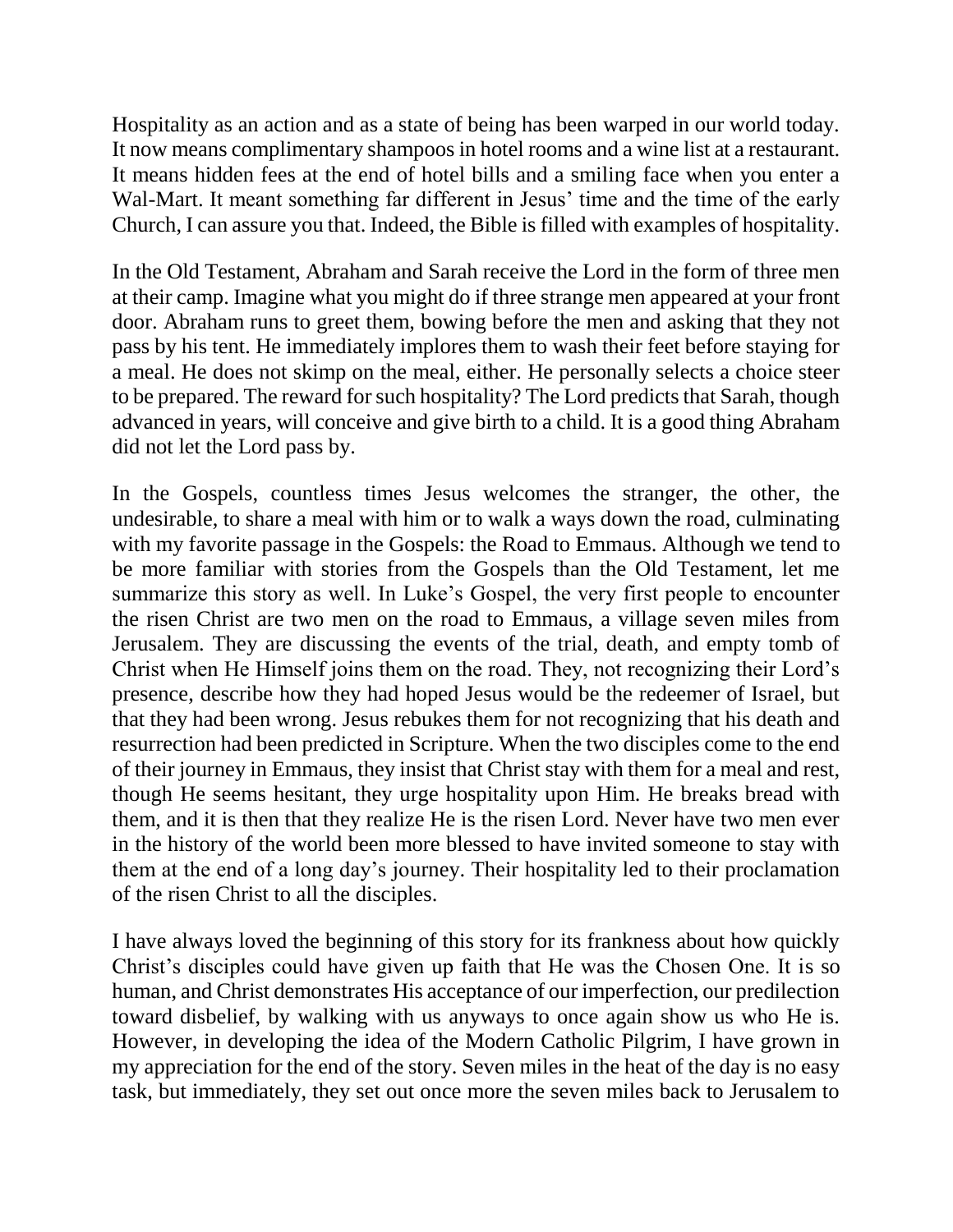share the joy granted them through breaking bread with our savior Jesus Christ. No pause for rest. Their hearts burned within them. This devotion directly stems from their practice of hospitality to the stranger. Think of what your parish, what any parish, could accomplish with such a flame burning in the hearts of its members.

Scholars point to a law of hospitality in biblical times. Certain customs had to be followed. Should a guest or host not adhere to the customs, it could be punishable by death. Death! Imagine forgetting to offer a cup of coffee to a guest in your home, then receiving a nice whack to the head for it. We, in our world, find this egregious and outlandish yet we can still learn from such a law. In biblical times, almost all lived in small villages or camps in which it would be an absolute shock to come upon a stranger in the routines of day-to-day life. Should a stranger come out of the desert and into the village or camp, it would be cause for alarm. Why is this person here? What is his purpose? The stranger is the other, the unknown. So, what is the response of the village elders? Kill the stranger that instant as an intruder? Cast the stranger back out into the desert to suffer without replenished supplies? These are adequate ways of protecting a group, and we may see some similarities to how the stranger is treated in our world today. Still, these ways remove any possibility for discovering the stranger to be a friend, someone with a shared humanity.

The people of biblical times recognized this, so they determined a far better way to handle such a situation. They would embrace the stranger as a guest. Thus, the threat the stranger represents is removed. It is a hostile situation no longer. Victor Matthews, a scholar of biblical hospitality, writes, "This stranger was given new status as a guest, thereby removing the hostile overtones associated with the different and unfamiliar." Accepting the stranger as a guest meant providing food, drink, and shelter. It meant fair treatment and even an obligation to offer the guest anything upon which the guest gazed for an extended time. Again, we may find this outlandish, but it served a purpose. The stranger was taken care of and became a guest, and the threat to the livelihood of the camp or village was eliminated.

This sense of hospitality continues beyond the Old Testament and the Gospels. The Acts of the Apostles describes a group of people radically dedicated to their faith and to each other. All peoples are accepted into the group so long as they are willing to give up what was once "theirs" to make it "ours." The Letter to the Hebrews contains these beautiful lines: "Let mutual love continue. Do not neglect hospitality, for through it some have unknowingly entertained angels." In Paul's first Letter to Timothy, he includes being hospitable as a requirement for the office of bishop. It is mentioned time and time again as something expected of Christians. Rowan Greer, professor at the Yale Divinity School, writes that it was this Christian hospitality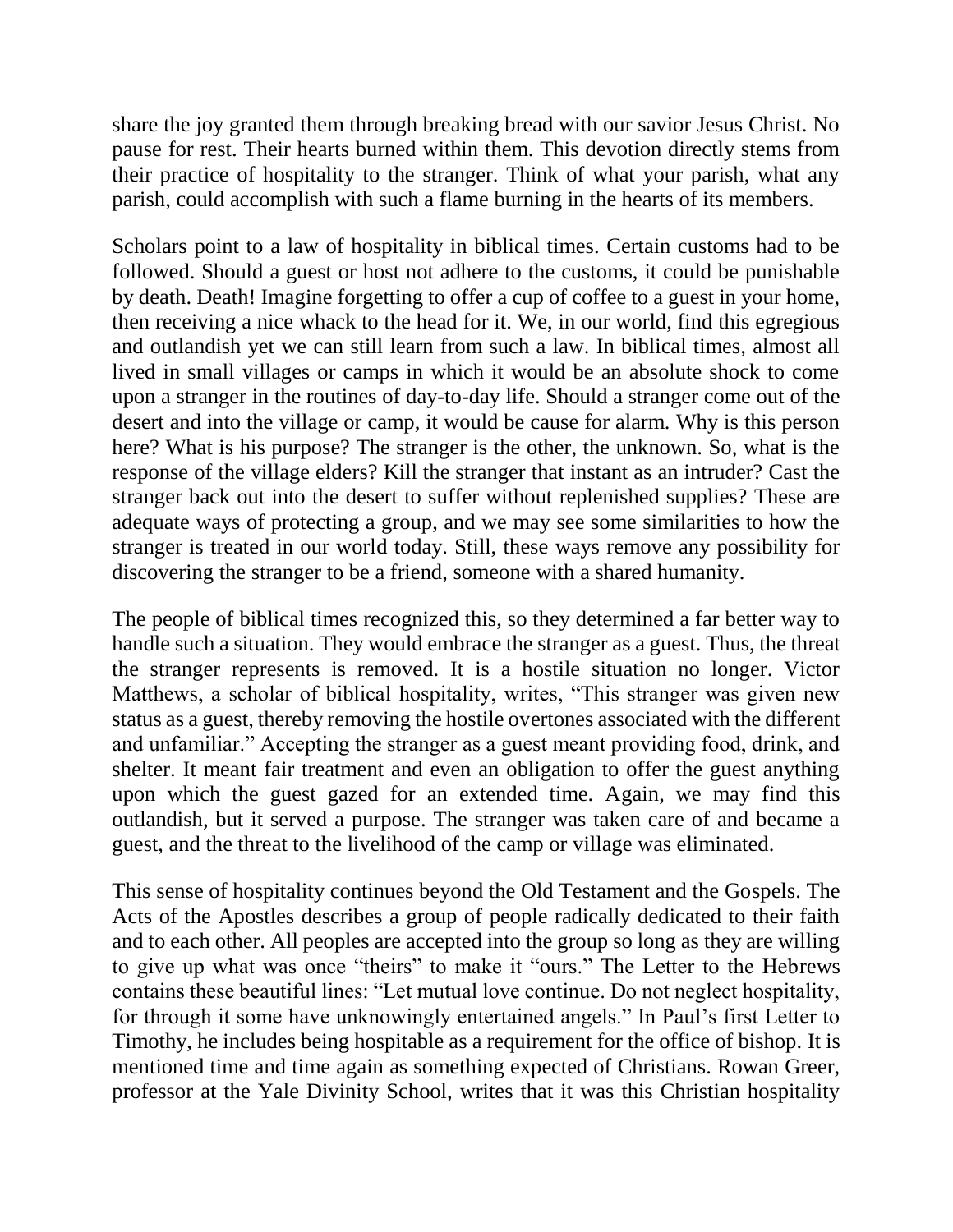that caused the Roman Empire under the rule of Julian in the 4th century to create a system of hospitals and hospices to promote paganism and compete with the "Galileans." The Emperor Julian recognized it was Christian hospitality that most compelled people about the new faith and drew them away from paganism. Thus, we see how true hospitality, something we are called to take part in as Christians, can force even the most powerful to change and cause non-believers to be evangelized.

Still, things had changed by the time of Julian. Already in the 4th century, we begin to see the institutionalization of hospitality within the Church. It is the Church that set up Christian hospitals. It is the bishop who is required to be hospitable. As the Church grows and gains converts, the immediate nature of hospitality on a personto-person level begins to fade. We can imagine the Christian of that time fulfilling a role many of us have played at some point. "I do not need to be welcoming to that person because I know there is a place where she will be welcomed down the street. I contribute to its work through donations on Sunday," or "I will let my bishop determine what is to happen to these people travelling through our land since it is his job to determine these things." The institutional Church took firm control over hospitality, and it can appear as though the lay Church, the people, did not do a whole lot to object.

Fortunately, the Church is universal and encompasses so many disparate parts that things could not be quite that dramatic or black and white. One needs to look to a monastery or abbey as an example. The development of monastic life created a space filled with contemplative prayer while also creating a hospitable space. the Rule of St. Benedict, which is the guiding light for many monastic orders, makes clear the role of hospitality in the lives of the monks. From the Rule, "All guests who present themselves are to be welcomed as Christ, for he himself will say: 'I was a stranger and you welcomed me.'" Can you imagine what would change for the better in this world if all of us adopted this portion of St. Benedict's Rule? And, remember that he is stating something as a rule for his monks that was an expectation of all Christians in the early Church.

Henri J.M. Nouwen, the noted 20th century Catholic priest, psychologist, and spiritual writer, once wrote that hospitality is an obligation of all Christians, "to offer an open and hospitable space where strangers can cast off their strangeness and become our fellow human beings." He writes, "That is our vocation: to convert the hostis into a hospes, the enemy into a guest and to create the free and fearless space where brotherhood and sisterhood can be formed and fully experienced." Nouwen, writing in the last century, is using the same description for hospitality that was used